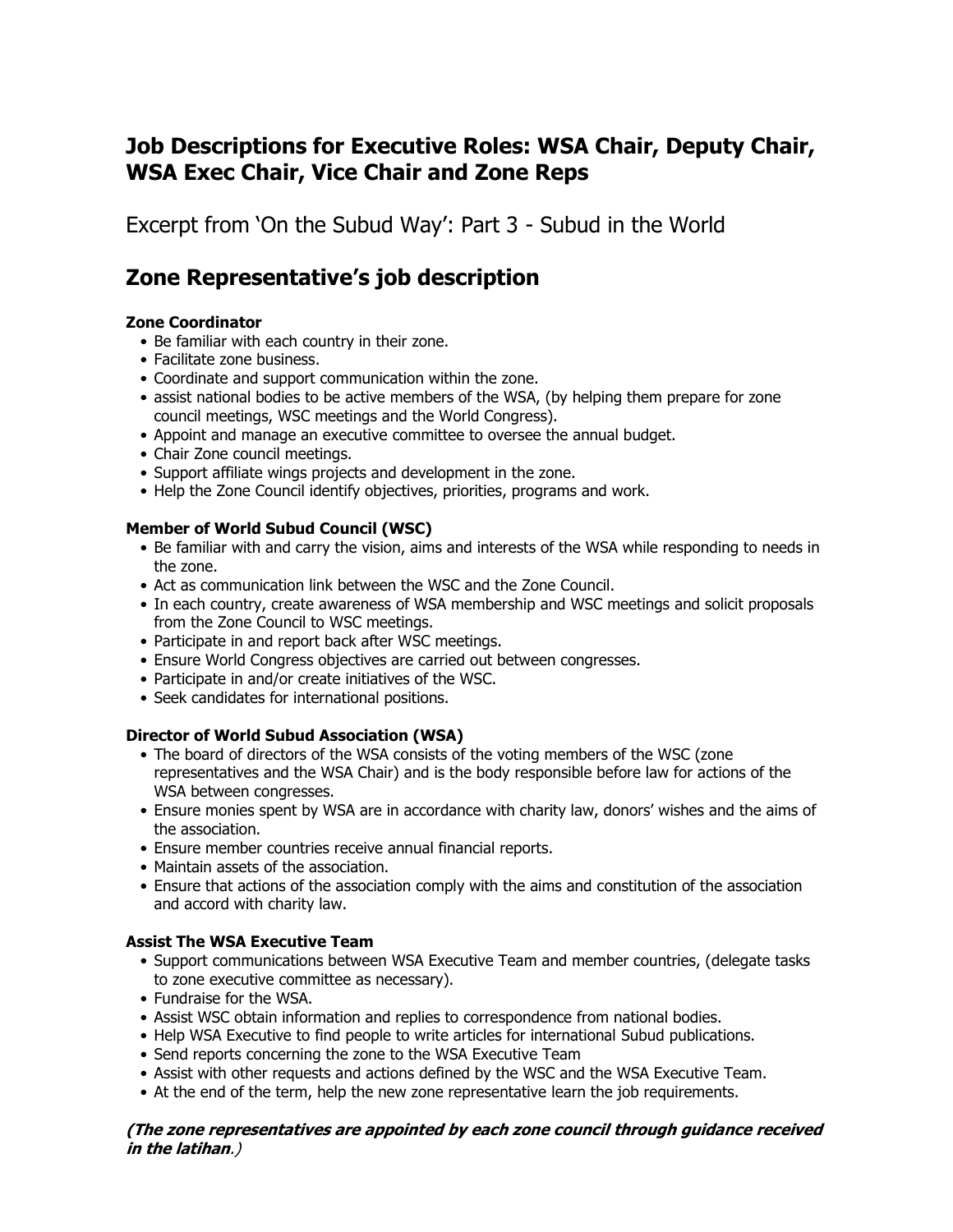# **World Subud Association Chair's job description**

The chair has two roles:

#### **President of WSA**

- Spokesperson for all Subud national committees in the world.
- Responsible to WSA members and, between Congresses, to WSC.
- Responsible, with WSC, for the wellbeing and development of WSA and its affiliates.
- Maintain the democratic principles upon which WSA is founded by encouraging participation of the membership.
- May have direct contact with the national committees, listening to their needs and views, helping to resolve conflicts and encouraging participation in the international forum. This contact respects national committees'
- relationships with their zone representatives and national committees' roles as members of their zone councils.
- Represent WSA in making effective contacts with non- Subud bodies on behalf of WSC.

#### **Chair and coordinator of WSC**

- Encourage the unity and harmony of WSC and thereby assist WSA to function as a democratic organization.
- Support each member of the Council in fulfilling their specific responsibilities.
- Encourage productive interaction between WSC and the rest of Subud:
	- $\checkmark$  Ensure the Council understands the mission and needs of Subud.
	- $\checkmark$  Work with WSC to identify aims, objectives, strategies, priorities, and policies, promoting and implementing programs and action plans.
	- $\checkmark$  Overview the executive work of the WSC.
	- $\checkmark$  Support the work of zone representatives.
	- $\checkmark$  Work harmoniously and productively with the international helpers, WSA Executive, MSF, and wings.
	- $\checkmark$  Chair meetings of WSC, ad hoc meetings as agreed with WSC, World Congress and WSA Board.
	- $\checkmark$  Attend (as ex-officio member) board of directors meetings of SDIA, SICA, and MSF (ensuring WSC votes on issues concerning its assets held by MSF).

## **(The WSA chair is selected through guidance received in the latihan at World Congress.)**

## **Deputy Chair**

• The deputy chair acts as chair, when the chair is unable to act and supports and assists with any tasks the chair delegates to them. The deputy chair is selected by the Council through guidance received in the latihan at World Congress.

# **The WSA Executive Chair's job description (CEO)**

The WSA Executive chair is the chief executive officer of the WSA.

#### **Responsibilities**

- Responsible for executing the decisions of Congress and Council, participates as a member of the WSC.
- Responsible to the members of the WSA via WSC between Congresses.
- Responsible for maintaining an effective administration service for WSA and its members.

## **Administrative service for members and WSA**

- Implement the decisions of the Congress and the WSC.
- Support the work of Ibu Rahayu's office and the International Helpers.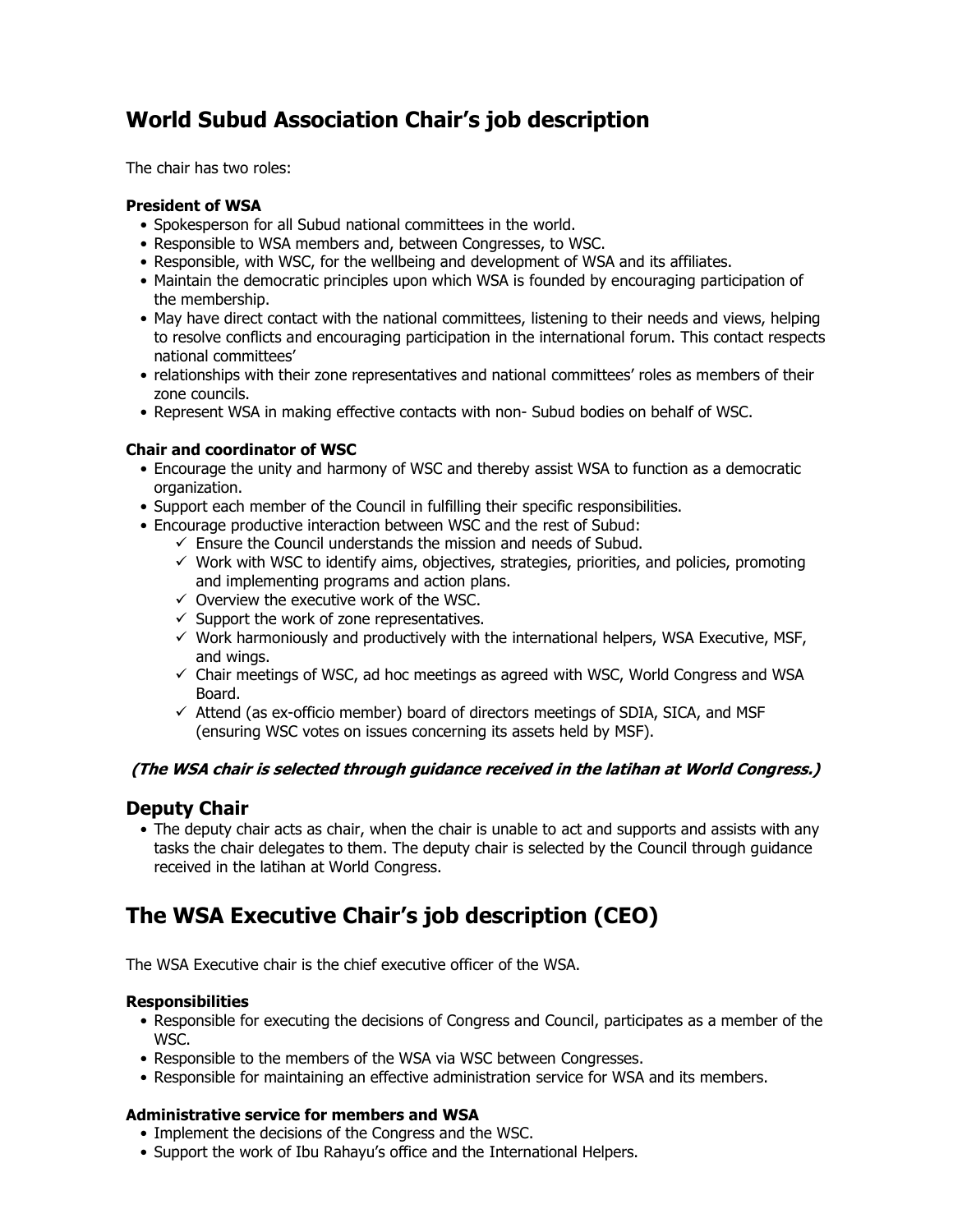- Develop programs and establish sub-committees to work to address members' requests and the aims of WSA.
- Present proposals to WSC for developing affiliates/wings in keeping with the aims of WSA.

#### **Communication / information**

- Facilitate communication, information exchange and access for all members and for national, zone and international bodies:
	- $\checkmark$  Keep records of international Subud membership.
	- $\checkmark$  Maintain up to date address lists of national committees.
	- $\checkmark$  Obtain and analyse national reports in collaboration with zone representatives.
	- $\checkmark$  Take responsibility for the transcription, translation, publication and distribution of talks by Bapak' and by Ibu Rahayu (WSA holds the copyright).
	- $\checkmark$  Take responsibility for the preservation and use of archives and historic material on the development of Subud.
	- $\checkmark$  Take responsibility for all publications; newsletters, books and the official WSA website.
	- $\checkmark$  Manage the WSA's finances by fundraising, budget preparation, managing income and expenditure, preparing and publishing regular accounts and annual audited accounts.

#### **World Congress**

- Arrange the financial and physical resources for the next World Congress.
- Prepare the Congress agenda and program together with WSC.

#### **(The WSA Executive chair is selected through guidance received in the latihan at World Congress from nominees officially put forward by the zone representatives as nominated by the countries in their zones).**

Excerpt from Bylaws : World Subud Association Constitution

## **THE WORLD SUBUD COUNCIL:**

5.1 **Composition:** The World Subud Council (WSC), to be referred to in this resolution as the Council, consists of the Zonal Councils normally speaking through their Zonal Representatives, the WSA Chairperson, International Helpers, the chief officer of each Affiliate, the Chairperson of the Muhammad Subuh Foundation and the <sup>i</sup>ISC Chairperson.

5.1.1 **Preparatory Zonal Council Meetings:** Zonal Councils shall normally meet prior to a Council meeting.

5.2 **Authority:** The authority of Congress, limited by the applicable decisions of Congress, is invested in the Council between Congresses.

5.3 **Limitation:** The authority of the Council does not extend to altering the Constitution of either the Association or the Affiliates.

5.4 **Limitation:** The authority of the Council does not extend to admitting and expelling Members or Affiliates.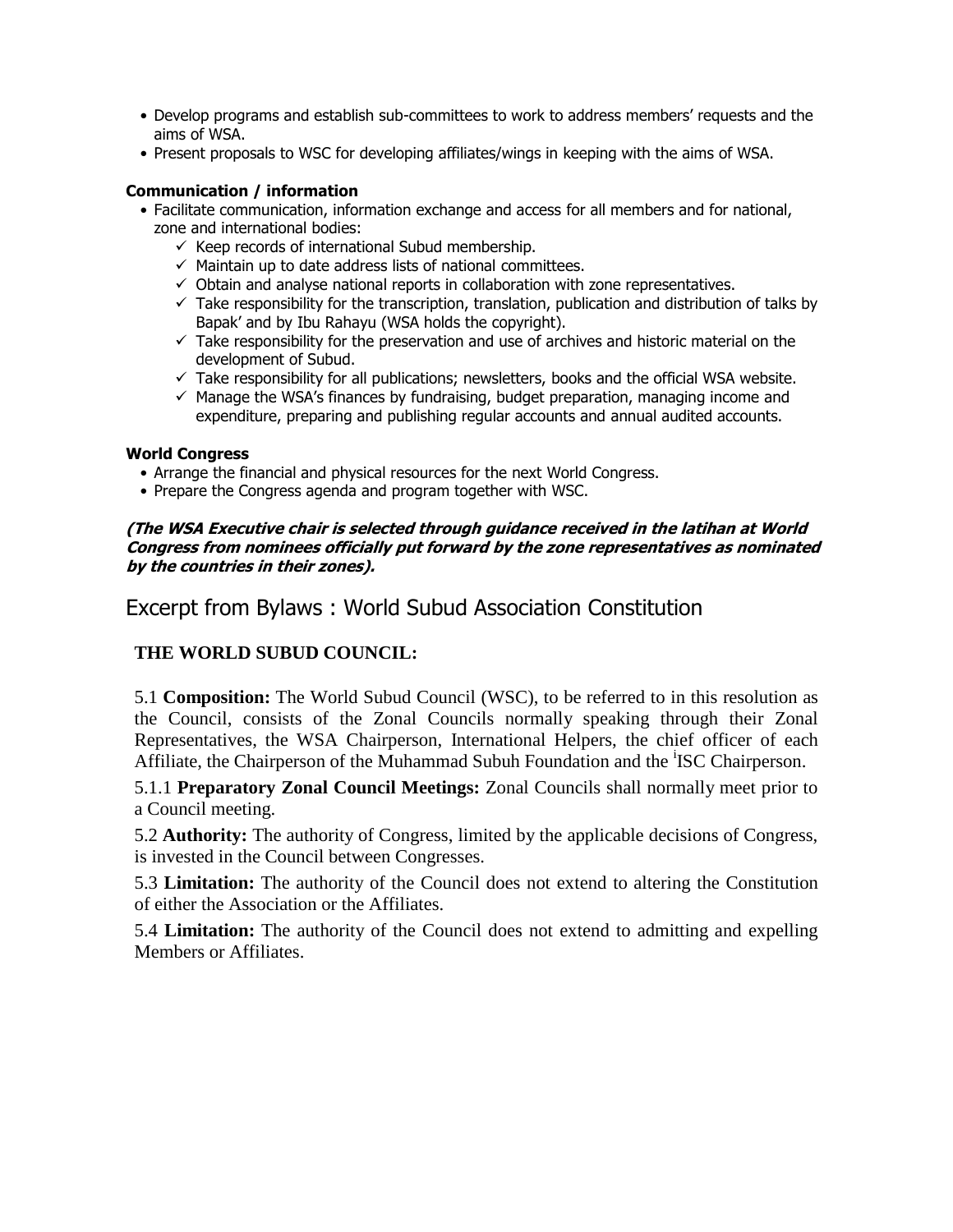5.5 **Limitation:** The authority of the Council does not extend to assigning a Member to a different Zone.

5.6 **Presiding Officer:** The presiding officer of the Council is the WSA Chairperson.

5.7 **Chairpersons Responsibility between Congresses:** Between Congresses the WSA and ISC<sup>i</sup> Chairperson are responsible to Congress through the Council.

5.8 **Voters:** The voting members of the Council are the Zonal Representatives.

5.9 **Quorum:** A quorum of the Council exists if there are no fewer than five Zonal Representatives and one or more International Helpers present.

5.10 **Meetings**: The WSA Chairperson with the agreement of a majority of the Zone Representatives can convene World Subud Council meetings and any special meetings of the WSC. WSC meetings may take place inside or outside the District of Columbia.

## **BOARD OF DIRECTORS:**

6.1 **Board of Directors:** The Directors of WSA shall be the WSA Chairman and the Zonal Representatives. Each director shall be entitled to one vote in decisions made by the Board of Directors.

**6.2 Removal:** As directors of the Association, the Zonal Representatives are appointed by their Zonal Councils for a four to six-year term, and may be removed from office by those councils at any time. As a director of the Association, the Chairperson is appointed by the Congress for a term running from congress to congress, and may be removed from office by the WSC between congresses or by the WSA members at Congress or a special meeting of the WSA. The World Subud Council has the right to recommend to any Zone Council that its Zone Representative be removed as a zone representative and as director of the Association.

6.3 **Quorum:** In the meeting of the directors of the WSA, the quorum shall be a majority.

6.4 **Meeting of Directors:** The directors shall normally meet at least each year and the meeting shall be called by the Chairperson of the Association with the agreement of a majority of the Zonal Representatives. Written notification of meetings shall state the purpose, place, time and agenda and shall be delivered not less than one month or more than six months before the meeting. The meetings of directors may take place inside or outside the District of Columbia.

6.5 **Meetings:** Meetings of the Board of Directors may take place by telephone conference, email, video or web conference.

6.6 **Decisions:** Decisions of the Board of Directors shall be by consensus.

6.7 **Officers:** The secretary of the Association shall be appointed by the Board of Directors. The other officers of the Association shall be appointed by the ISC<sup>i</sup> Chairperson, who is the executive of the Association. The secretary must be a distinct person from the chairperson. The Board of Directors has the right to remove from office the  $ISC<sup>i</sup> Chairperson (or the executive of the Association) and his/her appointed.$ 

6.8 **Appointment of Committees:** The board may appoint by consensus committees to exercise the authority of the board in the management of the Association.

6.9 **Loans** and grants from the WSA to directors and officers are prohibited.